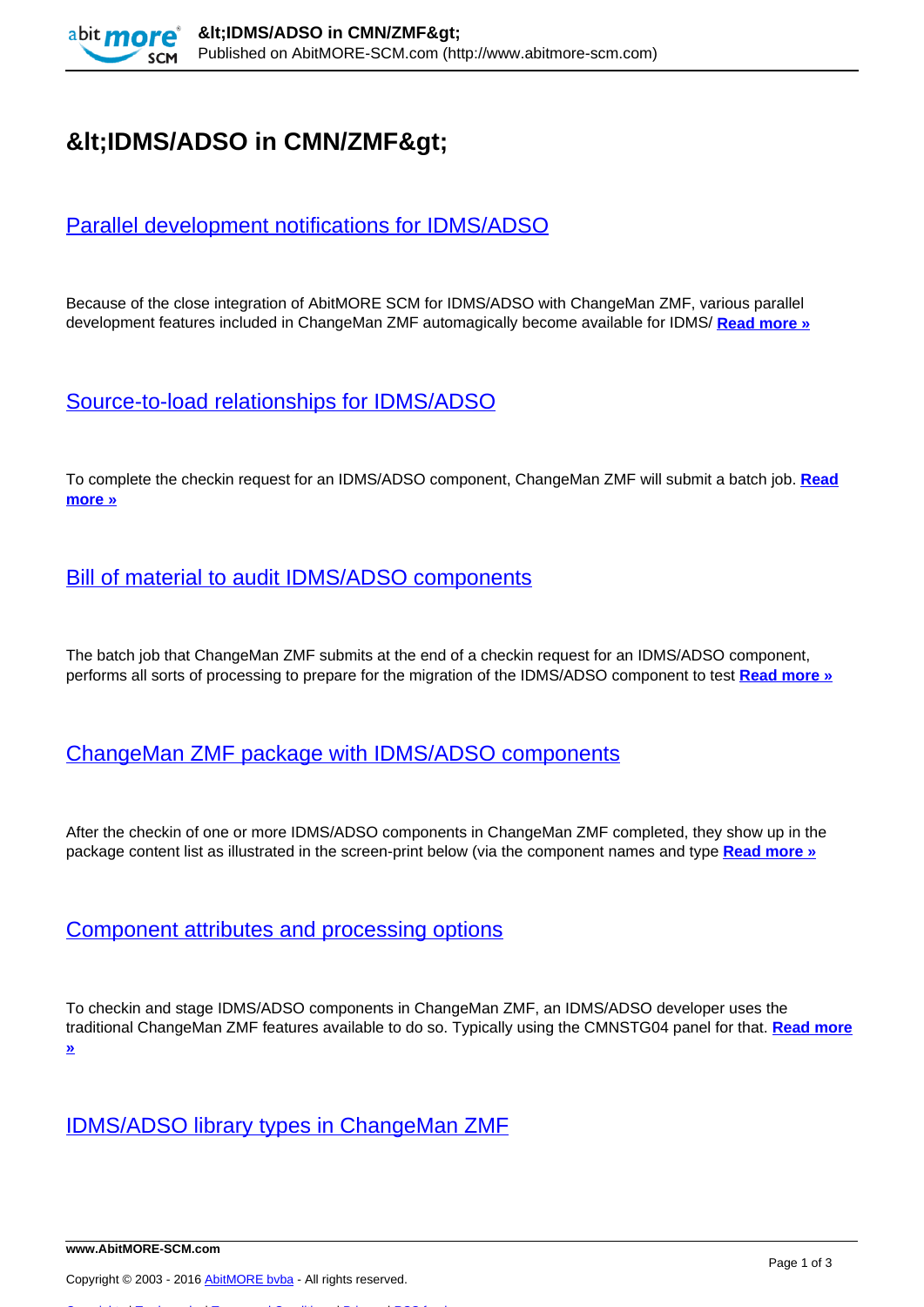

 $8$ lt;IDMS/ADSO in CMN/ZMF>

Published on AbitMORE-SCM.com (http://www.abitmore-scm.com)

| SITS - LIBRARY TYPES PART 1 OF 2 ----- Row 1 to 15 of 58                                                                           |              |            |       |             |     |
|------------------------------------------------------------------------------------------------------------------------------------|--------------|------------|-------|-------------|-----|
| Enter END command to save changes or CANCEL to exit.                                                                               |              |            |       |             |     |
| Enter * in line command field for global staging libraries selection list.                                                         |              |            |       |             |     |
| LIB                                                                                                                                |              | LKE SEQ    | DFR   | TARGET SEL. |     |
| <b>TYPE DESCRIPTION</b>                                                                                                            |              |            | (Y/N) | TYPE OPT.   |     |
| 11112008<br>IDMS/ADS stage request                                                                                                 |              | 030        | r     | IEC         |     |
| <b>TITT ASM</b><br>Assembler source                                                                                                | s            | 001        | Y     | LCD         |     |
| <b>IFFICEL</b><br>Cobol source and the contract of the contract of the contract of the contract of the contract of the contract of | s            | 001        | r     | LBS         |     |
| <b>TILL CBY</b>                                                                                                                    |              | OD1        | Y     | $-$         | $-$ |
| 1111 C00                                                                                                                           | s            | e.<br>Se m | х     | MAC         |     |
| <b>TILL TDI</b><br>IDMS/ADS Loadmodule IDD (with debug)                                                                            | $\mathbf{P}$ |            | ¥     |             |     |
| <b>TANK TEC</b><br>IDMS/ADS executable composition [1021]                                                                          |              |            | r     |             |     |
| <b>TABLE THM</b>                                                                                                                   |              |            | Y     |             |     |
| <b>TABLE TELE</b><br>IDMS/ADS Loadmodule IDD (no debug) P                                                                          |              |            | ¥     |             |     |
| <b>THE THE</b><br>IDMS/ADS Map Decompile P                                                                                         |              |            |       |             |     |
| <b>INC.</b>                                                                                                                        |              |            | Y     |             |     |
| $11111$ ISM<br>IDMS/ADS Message Syntax P                                                                                           |              |            | Y     |             |     |
| $11111$ ISK                                                                                                                        | ₽            |            | r     |             |     |
| <b>TALL INE</b><br>IDMS/ADS Cross Reference                                                                                        | ₽            |            |       |             |     |
| $11111$ LBS<br>DB2 Batch sector load module                                                                                        |              | $L = 001$  | x     |             |     |

# [Does ASI store loads in IDD or in PDSs ?](http://www.abitmore-scm.com/node/57)

For ADSO executables, AbitMORE ® SCM for IDMS/ADSO (ASI for short) offers an administrator choice about where to store ADSO executables: either in IDD load areas, or in regular PDS members. **[Read more »](http://www.abitmore-scm.com/node/57)**

### [Does ASI require any regenerates to start using it?](http://www.abitmore-scm.com/node/56)

The ADSO environments (like IDMS subsystems) and data sets (like executables stored in PDSs) to be managed by AbitMORE ® SCM for IDMS/ADSO (ASI for short), are populated from the existing pre-ASI **[Read more »](http://www.abitmore-scm.com/node/56)**

[AbitMORE SCM for IDMS/ADSO - Previews](http://www.abitmore-scm.com/products/idms-adso/details/previews)

Copyright © 2003 - 2016 [AbitMORE bvba](http://www.abitmore.be) - All rights reserved.